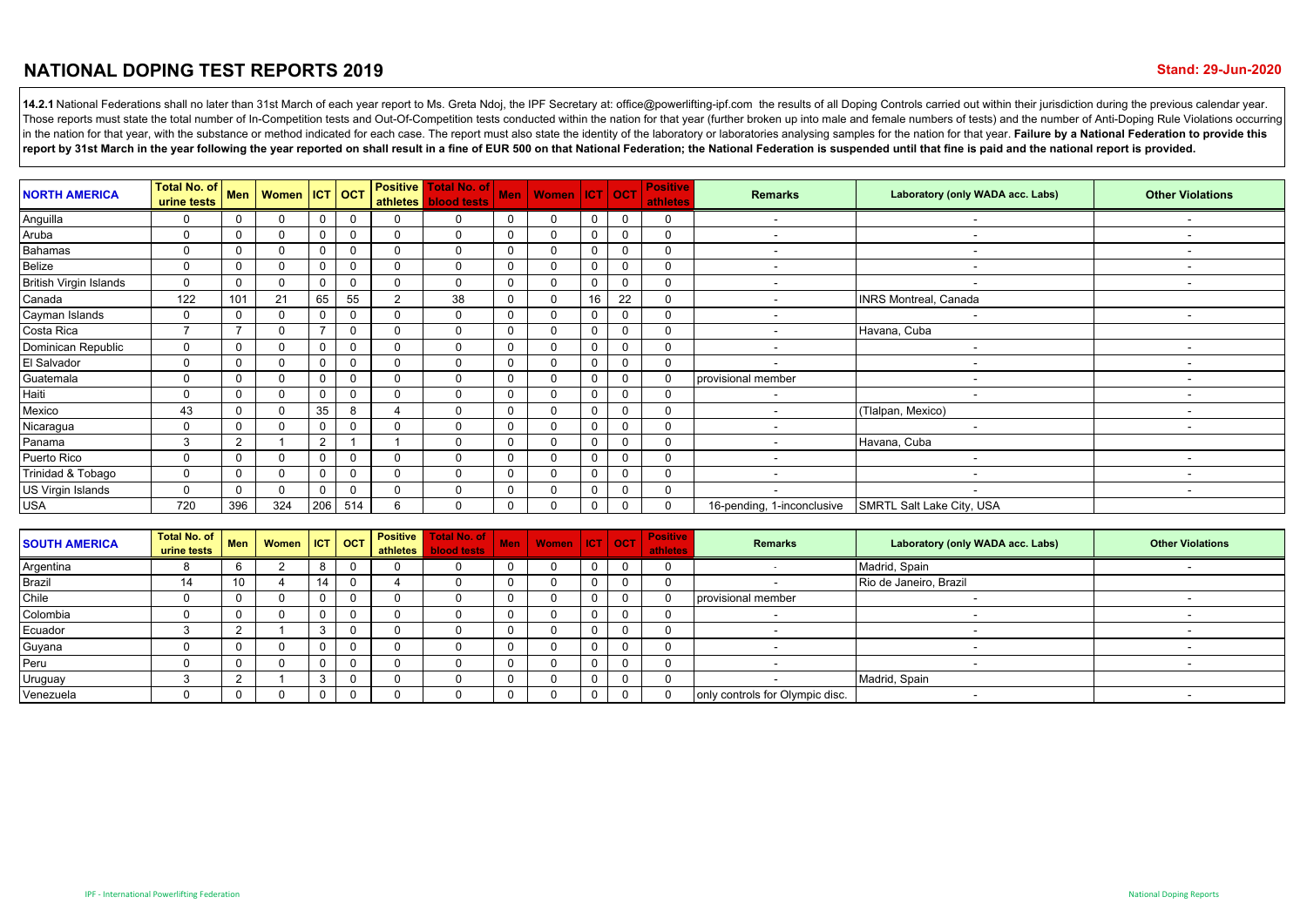| <b>EUROPE</b>        | <b>Total No. of</b><br>urine tests | Men             | Women          | ICT             | OC <sub>1</sub>          | <b>Positive</b><br>athletes | <b>Total No. of</b><br><b>blood tests</b> | Men            | <b>Women</b>   | $ CT $ OCT     |                          | <b>Positive</b><br>athletes | <b>Remarks</b>           | Laboratory (only WADA acc. Labs)       | <b>Other Violations</b>               |
|----------------------|------------------------------------|-----------------|----------------|-----------------|--------------------------|-----------------------------|-------------------------------------------|----------------|----------------|----------------|--------------------------|-----------------------------|--------------------------|----------------------------------------|---------------------------------------|
| Armenia              | $\Omega$                           | $\mathbf 0$     | $\Omega$       | $\mathbf 0$     | $\mathbf 0$              | $\Omega$                    | $\Omega$                                  | $\Omega$       | $\Omega$       | $\mathbf 0$    | $\Omega$                 | $\mathbf 0$                 | no tests conducted       |                                        |                                       |
| Austria              | 28                                 | 17              | 11             | 24              | 4                        | $\mathbf 0$                 | $\mathbf 0$                               | $\mathbf 0$    | $\mathbf 0$    | $\mathbf 0$    | $\mathbf 0$              | $\mathbf 0$                 | $\blacksquare$           | Seibersdorf, Austria                   | 1 Filing Failure                      |
| <b>Belarus</b>       | 9                                  | 6               | 3              | 9               | $\overline{\phantom{a}}$ | $\mathbf{1}$                | $\overline{2}$                            | $\overline{2}$ | $\sim$         | $\overline{2}$ | $\overline{\phantom{a}}$ | $\mathbf 0$                 | $\sim$                   | Kreischa, Germany and Warsaw, Poland   | $\sim$                                |
| Belgium              | 30                                 | 26              | $\overline{4}$ | 24              | 6                        | $\mathbf 0$                 | 12                                        | 12             | $\mathbf 0$    | $\overline{7}$ | 5                        | $\mathbf 0$                 | $\sim$                   | DoCo Lab Gent, Belgium                 | $\sim$                                |
| <b>Bulgaria</b>      | 11                                 | 10              | $\mathbf 0$    | $\mathbf 0$     | $\mathbf{1}$             | $\overline{1}$              | $\mathbf 0$                               | $\mathbf 0$    | $\mathbf 0$    | $\mathbf 0$    | $\mathbf 0$              | $\mathbf 0$                 | $\blacksquare$           |                                        |                                       |
| Croatia              | 20                                 | 13              | $\overline{7}$ | 17              | 3                        | 2                           | 12                                        | 9              | 3              | 6              | 6                        | $\mathbf 0$                 | $\blacksquare$           | Seibersdorf, Austria                   | $\overline{\phantom{a}}$              |
| Czech Republic       |                                    |                 |                |                 |                          |                             |                                           |                |                |                |                          |                             |                          |                                        |                                       |
| Denmark              | 86                                 | 67              | 18             | 24              | 62                       | 2                           | 28                                        | 18             | 10             | 4              | 24                       | $\mathbf 0$                 | $\overline{\phantom{a}}$ | Oslo, Norway                           | $\sim$                                |
| Estonia              | 11                                 | 9               | $\overline{2}$ | 11              | $\mathbf 0$              | $\mathbf 0$                 | $\mathbf 0$                               | $\mathbf 0$    | $\mathbf 0$    | $\mathbf 0$    | $\mathbf 0$              | $\mathbf 0$                 | $\sim$                   | Kreischa, Germany                      | $\sim$                                |
| Finland              | 106                                | 64              | 42             | 39              | 67                       | $\mathbf 0$                 | 37                                        | 30             | $\overline{7}$ | 15             | 22                       | $\mathsf 0$                 | $\blacksquare$           | Stockholm, Sweden                      | $\sim$                                |
| France               | 108                                | 79              | 29             | 98              | 10                       | $\overline{4}$              | 22                                        | 16             | 6              | 18             | $\overline{4}$           | $\mathsf 0$                 | $\blacksquare$           | Paris, France                          | $\blacksquare$                        |
| Georgia              |                                    |                 |                |                 |                          |                             |                                           |                |                |                |                          |                             |                          |                                        |                                       |
| Germany              | 350                                | 292             | 58             | 295             | 55                       | 9                           | 55                                        | 41             | $\overline{4}$ | 40             | 15                       | $\mathbf 0$                 | $\sim$                   | Kreischa, Germany and Cologne, Germany | $\blacksquare$                        |
| <b>Great Britain</b> | 91                                 | 65              | 26             | 91              | $\Omega$                 | 2                           | $\Omega$                                  | $\mathbf 0$    | $\Omega$       | $\mathbf 0$    | $\mathbf 0$              | $\mathbf 0$                 | IPF is RMA, TA           | Cologne, Germany and Stockholm, Sweden | $\blacksquare$                        |
| Greece               |                                    |                 |                |                 |                          |                             |                                           |                |                |                |                          |                             |                          |                                        |                                       |
| Hungary              |                                    |                 |                |                 |                          |                             |                                           |                |                |                |                          |                             |                          |                                        |                                       |
| Iceland              | 14                                 | 11              | 3              | 3               | 11                       | $\mathbf 0$                 | 0                                         | $\mathbf{0}$   | $\Omega$       | 0              | $\mathbf 0$              | $\mathbf 0$                 | $\blacksquare$           | Stockholm, Sweden                      |                                       |
| Ireland              | 5                                  | $5\phantom{.0}$ | $\Omega$       | $5\phantom{.0}$ | $\mathbf 0$              | $\mathbf 0$                 | $\mathbf{0}$                              | $\mathbf{0}$   | $\Omega$       | $\mathbf 0$    | $\mathbf 0$              | $\mathbf 0$                 |                          | Doha, Qatar                            | $\sim$                                |
| Israel               |                                    |                 |                |                 |                          |                             |                                           |                |                |                |                          |                             |                          |                                        |                                       |
| Italy                | 38                                 | 30              | 8              | 38              | $\Omega$                 | $\mathbf 0$                 | 3                                         | $\mathbf 0$    | 3              | 3              | $\mathbf 0$              | $\mathbf 0$                 |                          | Ghent, Belgium                         | $\sim$                                |
| Latvia               | 21                                 | 18              | 3              | 16              | 5                        | $\mathbf{3}$                | $\overline{7}$                            | 6              | $\overline{1}$ | 3              | 4                        | $\mathsf 0$                 | ÷.                       | Kreischa, Germany                      | 1 Filing Failure                      |
| Lithuania            | $\overline{4}$                     | $\overline{4}$  | $\mathbf{0}$   | 4               | $\mathbf 0$              | 2                           | $\Omega$                                  | $\mathbf 0$    | $\mathbf{0}$   | $\mathbf 0$    | $\mathbf 0$              | $\mathbf 0$                 | $\overline{\phantom{a}}$ | Warsaw, Poland                         | 1 coaching through ban                |
| Luxembourg           | $\mathbf 0$                        | $\mathbf 0$     | $\mathbf{0}$   | $\mathbf 0$     | $\mathbf 0$              | $\mathbf 0$                 | $\Omega$                                  | $\mathbf 0$    | $\mathbf{0}$   | $\mathbf 0$    | $\mathbf 0$              | $\mathbf 0$                 | $\sim$                   | $\overline{\phantom{a}}$               |                                       |
| Malta                |                                    |                 |                |                 |                          |                             |                                           |                |                |                |                          |                             |                          |                                        |                                       |
| Netherlands          | 33                                 | 18              | 15             | 33              |                          | 2                           | 0                                         | $\mathbf 0$    | $\mathbf 0$    | $\mathbf 0$    | $\mathbf 0$              | $\mathbf 0$                 | $\blacksquare$           | Germany, Cologne                       |                                       |
| Norway               | 150                                | 109             | 41             | 55              | 95                       | $\mathbf 0$                 | 25                                        | 14             | 11             | $\mathbf 0$    | 25                       | $\mathbf 0$                 | $\sim$                   | Oslo, Norway                           | $\sim$                                |
| Poland               | 42                                 | 31              | 11             | 34              | 8                        | $\overline{1}$              | 4                                         | $\overline{4}$ | $\mathbf 0$    | $\mathbf 0$    | $\overline{4}$           | $\mathbf 0$                 | $\sim$                   | Warsaw, Poland                         | $\sim$                                |
| Romania              | $\overline{2}$                     | $\overline{2}$  |                |                 | $\overline{2}$           | $\mathbf 0$                 | $\Omega$                                  | $\mathbf 0$    | $\mathbf{0}$   | $\mathbf 0$    | $\mathbf 0$              | $\mathbf 0$                 | $\blacksquare$           | Bucharest, Romania                     | $\sim$                                |
| Russia               | 231                                | 127             | 95             | 105             | 126                      | 8                           | $\overline{7}$                            | $\overline{4}$ | 3              | 3              | 4                        | $\mathbf 0$                 | IPF is RMA, TA           | Cologne, Germany                       | $\sim$                                |
| Serbia               |                                    |                 |                |                 |                          |                             |                                           |                |                |                |                          |                             |                          |                                        |                                       |
| Slovakia             | $\Omega$                           | 0               | $\mathbf 0$    | $\mathbf 0$     | $\mathbf 0$              | $\mathbf 0$                 | 0                                         | $\mathbf{0}$   | $\Omega$       | 0              | $\mathbf 0$              | $\mathbf 0$                 | $\blacksquare$           | $\overline{\phantom{a}}$               | $\blacksquare$                        |
| Slovenia             | 6                                  | 6               | $\Omega$       | 6               | $\mathbf 0$              | $\overline{1}$              | $\Omega$                                  | $\mathbf 0$    | $\mathbf 0$    | $\mathbf 0$    | $\mathbf 0$              | $\mathbf 0$                 | $\blacksquare$           | Seibersdorf, Austria                   | $\sim$                                |
| Spain                | 24                                 | 18              | 6              | 24              | $\mathbf 0$              | $\overline{1}$              | 0                                         | 0              | $\mathbf 0$    | $\mathbf 0$    | $\mathbf 0$              | $\mathbf 0$                 | $\overline{\phantom{a}}$ | Madrid, Spain                          |                                       |
| Sweden               | 171                                | 117             | 54             | 72              | 99                       | 2                           | 8                                         | 8              | $\mathbf{0}$   | $\mathbf 0$    | 8                        | $\mathbf 0$                 | $\blacksquare$           | Stockholm, Sweden                      | 1 refusal, 1 participation during ban |
| Switzerland          | $\overline{7}$                     | 5               | $\overline{2}$ | $\overline{7}$  | $\mathbf 0$              | $\mathbf 0$                 | $\mathbf 0$                               | $\mathbf 0$    | $\mathbf 0$    | $\mathbf 0$    | $\mathbf 0$              | $\mathbf 0$                 | 3 pending samples        | Germany, Cologne                       |                                       |
| Turkey               |                                    |                 |                |                 |                          |                             |                                           |                |                |                |                          |                             |                          |                                        |                                       |
| Ukraine              | 251                                | 73              | 178            | 135             | 116                      | 10                          | 74                                        | 50             | 24             | 73             | $\overline{1}$           | $\mathbf 0$                 |                          | Warsaw, Poland and Cologne, Germany    | $\blacksquare$                        |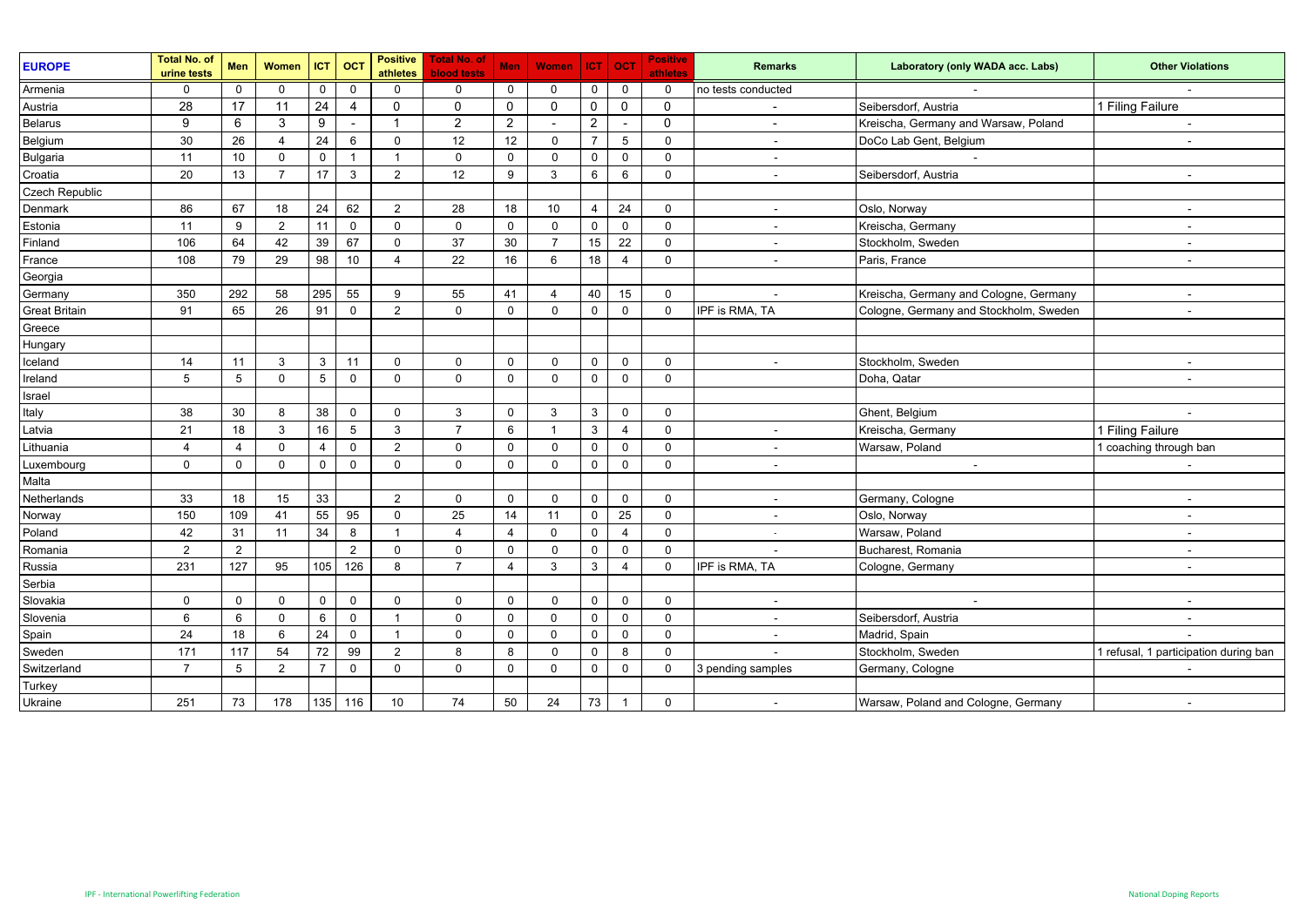| <b>ASIA</b>          | <b>Total No. of</b><br>urine tests | Men         | Women                 | <b>ICT</b>     | <b>OCT</b>     | <b>Positive</b><br>athletes | <b>Total No. of</b><br><b>blood tests</b> | <b>Men</b>  | <b>Women</b>   | <b>ICT</b>   | $ $ OCT        | <b>Positive</b><br>athletes | <b>Remarks</b>           | Laboratory (only WADA acc. Labs) | <b>Other Violations</b>  |
|----------------------|------------------------------------|-------------|-----------------------|----------------|----------------|-----------------------------|-------------------------------------------|-------------|----------------|--------------|----------------|-----------------------------|--------------------------|----------------------------------|--------------------------|
| Bangladesh           | $\mathbf{0}$                       | $\mathbf 0$ | $\Omega$              | 0              | 0              | $\mathbf 0$                 | $\mathbf{0}$                              | $\mathbf 0$ | $\mathbf 0$    | O            | $\mathbf 0$    | $\mathbf 0$                 | provisional member       |                                  |                          |
| Brunei               | $\mathbf 0$                        | $\mathbf 0$ | $\Omega$              | $\mathbf 0$    | $\mathbf 0$    | $\mathbf 0$                 | $\mathbf{0}$                              | $\mathbf 0$ | $\Omega$       | $\mathbf{0}$ | $\Omega$       | $\mathbf 0$                 | provisional member       | $\overline{\phantom{a}}$         | $\sim$                   |
| Chinese Taipei       | 19                                 | 13          | 6                     | 19             | 0              | $\mathbf 0$                 | $\Omega$                                  | $\mathbf 0$ | $\Omega$       | $\mathbf{0}$ | $\Omega$       | $\mathbf 0$                 | $\overline{\phantom{a}}$ | Tokyo, Japan                     | $\sim$                   |
| Hong Kong, China     | 2                                  | 2           | $\mathbf 0$           | 0              | $\overline{2}$ | $\mathbf 0$                 | $\Omega$                                  | $\mathbf 0$ | $\mathbf 0$    | $\Omega$     | $\mathbf 0$    | $\mathbf 0$                 | $\sim$                   | New Delhi, India                 | $\sim$                   |
| India                | 28                                 | 18          | 10                    | 28             | $\sim$         | 12                          | 6                                         | 4           | $\overline{2}$ | 6            | $\blacksquare$ | $\blacksquare$              | $\overline{\phantom{a}}$ | Doha, Quatar                     | $\sim$                   |
| Indonesia            | $\mathbf 0$                        | $\mathbf 0$ | $\mathbf 0$           | $\mathbf 0$    | 0              | $\mathbf 0$                 | $\mathbf{0}$                              | $\mathbf 0$ | 0              | $\Omega$     | $\mathbf 0$    | $\mathbf 0$                 | $\overline{\phantom{a}}$ | $\overline{\phantom{a}}$         | $\overline{\phantom{a}}$ |
| Iran                 | $\Omega$                           | 3           | $\mathbf 0$           | $\mathbf 0$    | 3              | 3                           | $\Omega$                                  | 0           | $\Omega$       | 0            | $\Omega$       | $\mathbf 0$                 | $\overline{\phantom{a}}$ | $\overline{\phantom{a}}$         | $\sim$                   |
| Iraq                 | $\mathbf 0$                        | $\mathbf 0$ | $\Omega$              | $\mathbf 0$    | $\mathbf 0$    | 0                           | $\Omega$                                  | $\mathbf 0$ | $\Omega$       | $\Omega$     | $\Omega$       | $\mathbf 0$                 | $\blacksquare$           | $\overline{\phantom{a}}$         | $\sim$                   |
| Japan                |                                    |             | $\Omega$              |                | 0              | $\overline{1}$              | $\Omega$                                  | $\mathbf 0$ | $\Omega$       | $\Omega$     | $\mathbf 0$    | $\mathbf 0$                 | $\overline{\phantom{a}}$ | Tokyo, Japan                     | $\blacksquare$           |
| Jordan               |                                    |             |                       |                |                |                             |                                           |             |                |              |                |                             |                          |                                  |                          |
| Kazakhstan           | 13                                 | 9           | $\boldsymbol{\Delta}$ | 0              | 13             | -1                          | $\Omega$                                  | $\mathbf 0$ | 0              | $\Omega$     | $\mathbf 0$    | $\mathbf 0$                 | $\overline{\phantom{a}}$ | Kreischa, Germany                | $\overline{\phantom{a}}$ |
| Kuwait               |                                    |             |                       |                |                |                             |                                           |             |                |              |                |                             |                          |                                  |                          |
| Kyrgystan            | $\mathbf 0$                        | $\Omega$    | $\mathbf 0$           | $\mathbf 0$    | $\mathbf 0$    | $\mathbf{0}$                | $\Omega$                                  | $\mathbf 0$ | $\mathbf{0}$   | $\Omega$     | $\Omega$       | $\mathbf 0$                 | $\blacksquare$           | $\overline{\phantom{a}}$         | $\sim$                   |
| Lebanon              | $\mathbf{0}$                       | 0           | $\mathbf 0$           | $\mathbf 0$    | 0              | $\mathbf{0}$                | $\Omega$                                  | 0           | $\Omega$       | 0            | $\Omega$       | $\mathbf 0$                 | $\overline{\phantom{a}}$ | $\overline{\phantom{a}}$         | $\overline{\phantom{a}}$ |
| Malaysia             |                                    |             |                       |                |                |                             |                                           |             |                |              |                |                             |                          |                                  |                          |
| Mongolia<br>Oman     | 10                                 | 9           |                       | $\overline{7}$ | 3              | 0                           | $\Omega$                                  | $\mathbf 0$ | 0              | $\Omega$     | $\mathbf 0$    | $\mathbf 0$                 | $\overline{\phantom{a}}$ | Seoul, South Korea               | $\sim$                   |
|                      |                                    |             |                       |                |                |                             |                                           |             |                |              |                |                             |                          |                                  |                          |
| Pakistan             |                                    |             |                       |                |                |                             |                                           |             |                |              |                |                             |                          |                                  |                          |
| Philippines          | $\overline{7}$                     | 3           | $\overline{4}$        | $\overline{7}$ | $\mathbf 0$    | $\mathbf 0$                 | $\mathbf 0$                               | 0           | $\mathbf 0$    | 0            | $\mathbf 0$    | $\mathbf 0$                 | $\overline{\phantom{a}}$ | New Delhi, India                 |                          |
| Singapore            | 20                                 | 15          | 5                     | 20             | $\mathbf 0$    | 1                           | $\mathbf 0$                               | $\mathbf 0$ | 0              | $\mathbf{0}$ | $\mathbf 0$    | $\mathbf 0$                 | $\overline{\phantom{a}}$ | New Delhi, India                 | $\sim$                   |
| South Korea          | $\mathbf 0$                        | 0           | $\Omega$              | 0              | 0              | 0                           | $\mathbf{0}$                              | 0           | $\mathbf{0}$   | $\Omega$     | $\Omega$       | $\mathbf 0$                 | $\overline{\phantom{a}}$ | $\overline{\phantom{a}}$         | $\sim$                   |
| Sri Lanka            | 0                                  | $\mathbf 0$ | $\Omega$              | $\mathbf 0$    | $\Omega$       | $\mathbf 0$                 | $\mathbf{0}$                              | $\mathbf 0$ | 0              | $\Omega$     | $\Omega$       | $\mathbf 0$                 | $\sim$                   | $\sim$                           | $\sim$                   |
| Syria                | $\Omega$                           | $\Omega$    | $\mathbf 0$           | $\mathbf 0$    | 0              | $\mathbf 0$                 | $\Omega$                                  | $\mathbf 0$ | $\Omega$       | $\Omega$     | $\mathbf 0$    | $\mathbf 0$                 | $\overline{\phantom{a}}$ | $\overline{\phantom{a}}$         | $\sim$                   |
| Tajikistan           | 0                                  | $\mathbf 0$ | $\mathbf 0$           | 0              | 0              | 0                           | 0                                         | 0           | 0              | $\Omega$     | $\Omega$       | $\mathbf 0$                 | $\overline{\phantom{a}}$ | $\overline{\phantom{a}}$         | $\sim$                   |
| Thailand             | 5                                  | 3           | $\overline{2}$        | 2              | 3              | $\overline{1}$              | $\Omega$                                  | $\mathbf 0$ | $\mathbf 0$    | $\mathbf{0}$ | $\Omega$       | $\mathbf 0$                 | $\overline{\phantom{a}}$ | Bangkok, Thailand                | $\sim$                   |
| Turkmenistan         | $\mathbf 0$                        | 0           | $\mathbf 0$           | $\mathbf 0$    | 0              | $\mathbf 0$                 | $\Omega$                                  | $\mathbf 0$ | $\mathbf 0$    | 0            | $\overline{0}$ | $\mathbf 0$                 | $\blacksquare$           | $\overline{\phantom{a}}$         | $\sim$                   |
| United Arab Emirates | $\mathbf 0$                        | $\mathbf 0$ | $\mathbf 0$           | $\mathbf 0$    | $\mathbf{0}$   | $\mathbf 0$                 | $\Omega$                                  | $\mathbf 0$ | 0              | $\Omega$     | $\Omega$       | $\mathbf 0$                 | $\sim$                   | $\sim$                           | $\overline{a}$           |
| Uzbekistan           | $\mathbf 0$                        | $\mathbf 0$ | $\Omega$              | 0              | 0              | $\mathbf 0$                 | $\mathbf{0}$                              | $\mathbf 0$ | 0              | 0            | $\mathbf 0$    | $\mathbf 0$                 | $\overline{\phantom{a}}$ | $\sim$                           | $\sim$                   |
| Vietnam              | $\mathbf 0$                        | $\mathbf 0$ | $\mathbf 0$           | 0              | 0              | $\mathbf 0$                 | 0                                         | $\mathbf 0$ | 0              | 0            | $\mathbf 0$    | $\mathbf 0$                 | provisional member       | $\sim$                           | $\sim$                   |